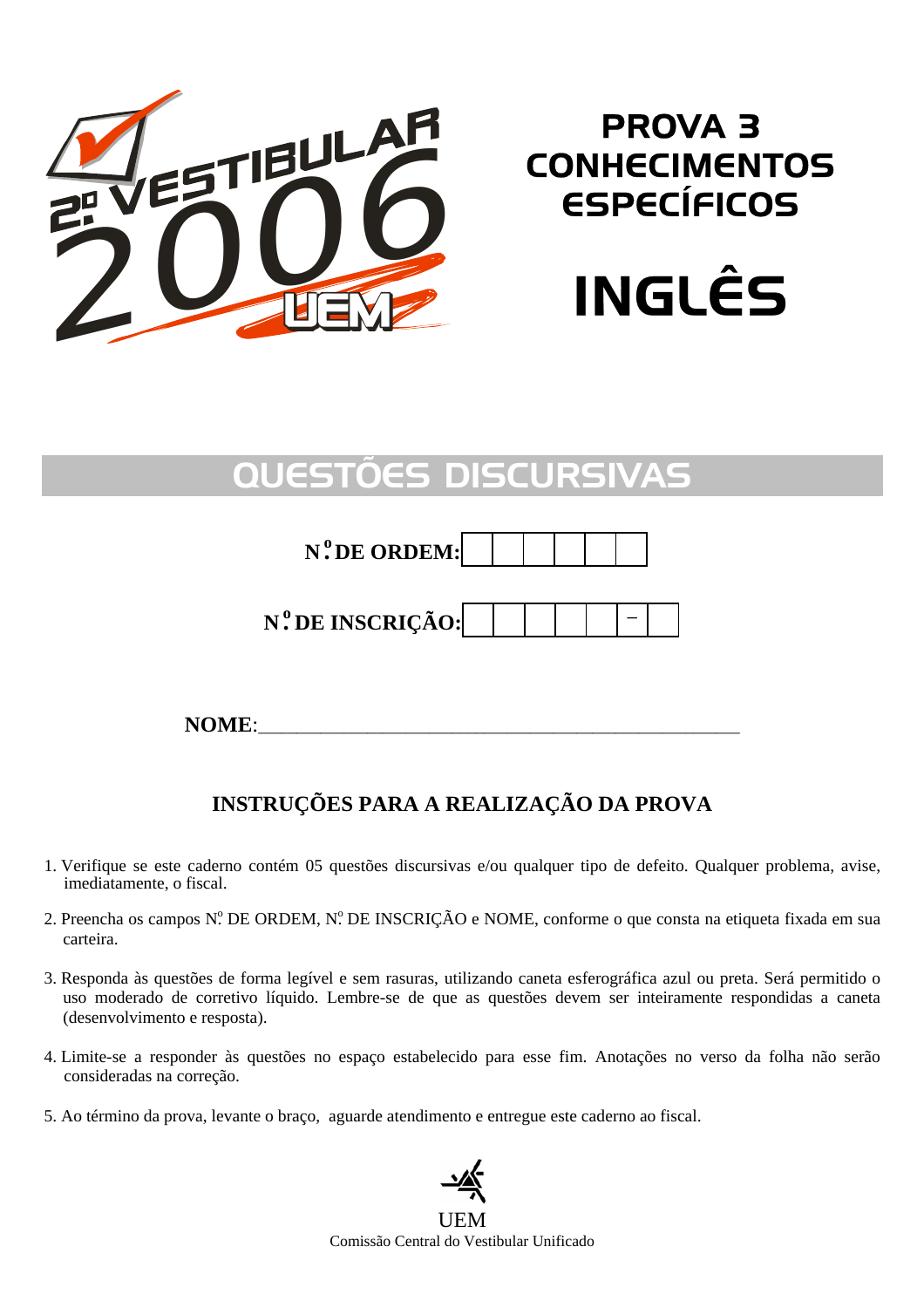#### **TEXTO**

#### **Babies Use Rhythms to Adapt to Their Culture, Study Hints**

John Roach

By the time babies celebrate their first birthday, their ears are already tuned to the rhythms and sounds of their culture, researchers say.

The finding suggests that one-year-olds in North America, for example, notice subtle changes in waltz-like rhythms but not in the complex dance rhythms unique to other continents.

The study builds on research reported earlier this year that shows six-month-old babies are more adept at recognizing complex musical rhythms than adults.

Scientist described the latest findings last month in the journal *Proceedings of the National Academy of Sciences.*

"In the most recent study, by 12 months of age babies are showing signs of tuning to the music of their culture," said Sandra Trehub, a psychologist at the University of Toronto at Mississauga who co-authored both studies.

Trehub and colleagues added 12-month-old infants to their mix of test subjects as part of an ongoing effort to chart how human brains develop over time.

#### **Learning Ability**

While the study found that year-old babies tune into the rhythms of their own musical heritage, the infants still have a better ear than adults for the complex rhythms unique to foreign music.

Year-old babies who passively listened to complex Balkan tunes a few times a day for several weeks were able to pick out errors in those rhythms on test day. Adults with a similar passive exposure to the tunes could not.

Trehub said language findings are similar. A child that begins to learn a foreign language in preschool will have a perfect accent in that language as they mature.

"The older they get, the more difficulty they will have with sound systems of [a foreign] language to the extent that it conflicts with something in the sound of their own language," she said.

Nevertheless, adults can and do learn to speak foreign languages quite well. Research shows the best method for adults to achieve fluency in a foreign language is interactive exposure.

Disponível em <http://news.nationalgeographic.com/news/2005/09/0920\_050920\_babymusic.html>. Acesso em 27/10/2005.

#### **QUESTÃO 1**

Segundo o texto, quais as habilidades apresentadas por um bebê de um ano de idade?

#### **QUESTÃO 2**

De acordo com o texto, é correto afirmar que tanto bebês quanto adultos têm a mesma habilidade? Justifique.